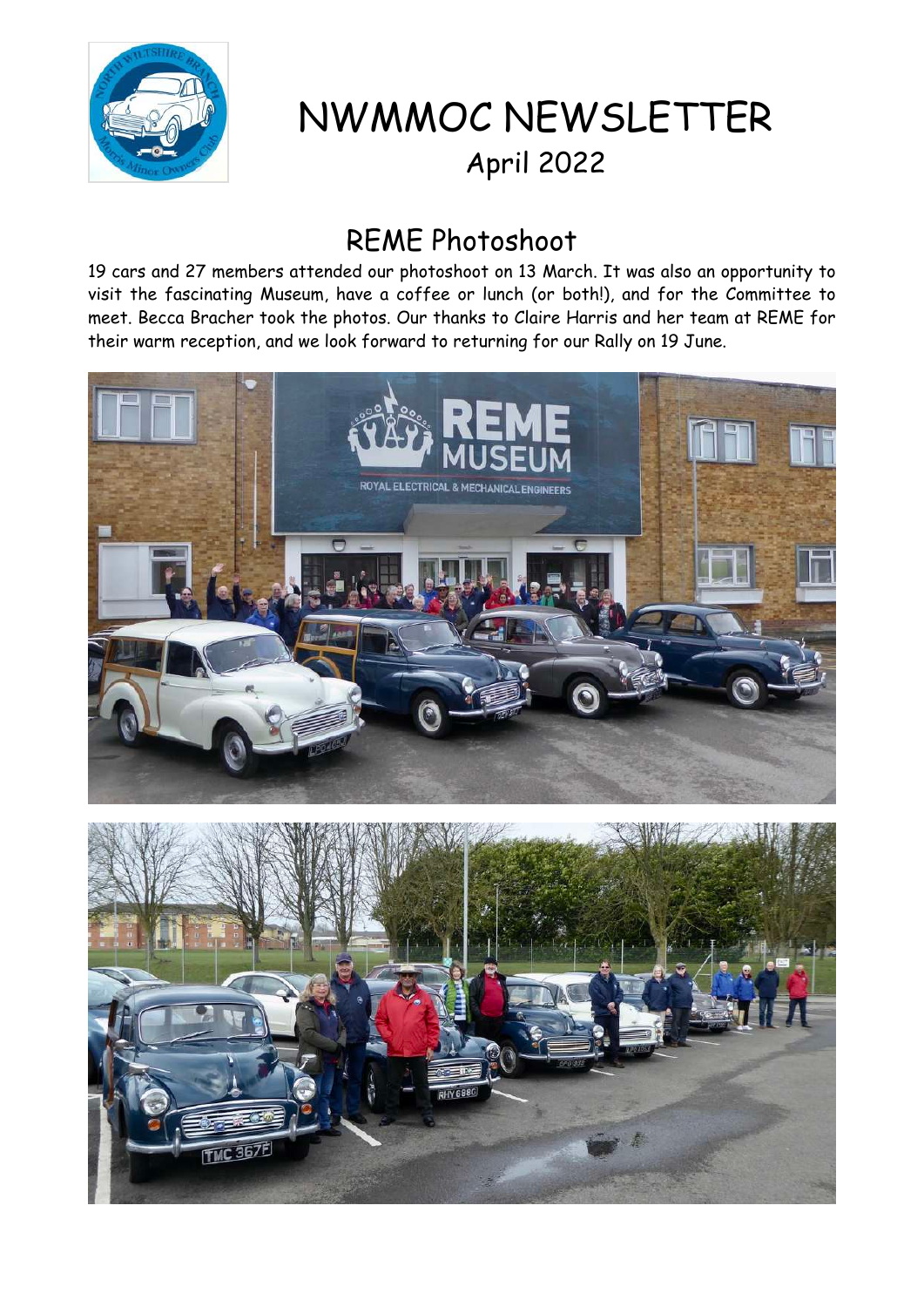

### Cotswold Spring Run, 2 April

Our thanks to Martin and Jenny Howard for planning and managing a wonderful run through the Cotswold countryside, taking in a number of attractive villages on a scenic route from Cirencester to Lechlade. Nine cars took part and we finished with an excellent lunch at the New Inn, an ancient coaching inn in the centre of Lechlade.



Loads of daffodils on the route. Photo by Jenny Howard.

Paul and Judith arrive in the courtyard of the New Inn, followed by Peter and Liz.



Parked up at Lechlade: 3 Saloons, 3 Travellers, 3 Convertibles.